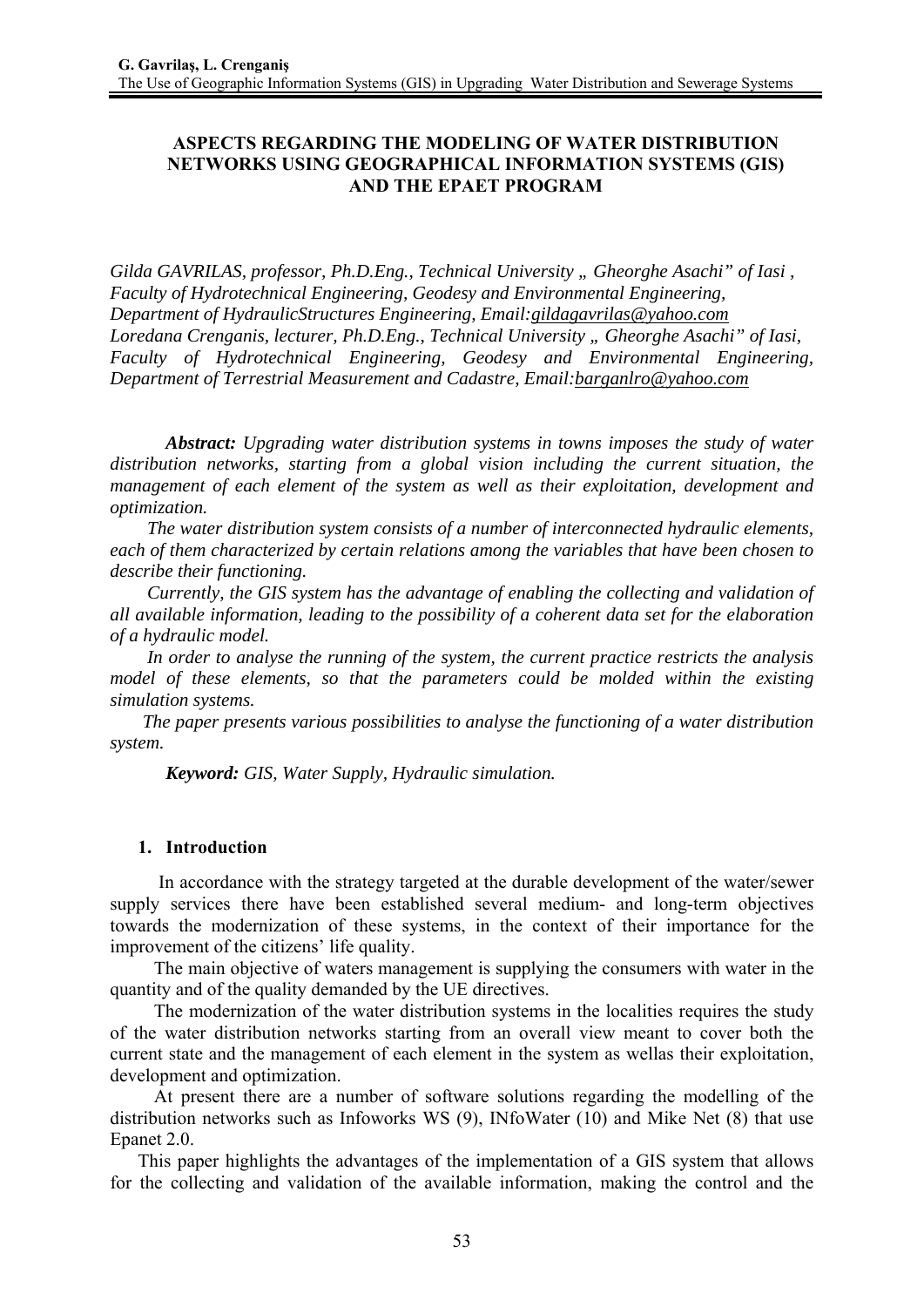modelling of the way the distribution networks function possible by using the Epanet programme [4, 5].

#### **2. Formulating the problem**

The first stage in analysing the way the water distribution networks function is the specification of the zone under consideration. The digital plan of the respective utilities area is achieved depending on the afferent cadastral sectors in the AutocadMap3D programme making use of the data gathered after the processing of the topographic measurements. The graphic information will be layer-structured. There follow the scanning, the vectorization and the digitisation of the information regarding the cadastral data making use of the cadastral plan of the zone that resulted in the digital cadastral plan.

Further on, the processing of the graphic data and the creation of the water network topologies are achieved followed by the creation of the databases and their attachment to the current project in order to connect the alphanumeric information to the graphic objects of the network.

Likewise, a database for the management of the given network that includes the assessment of the water consumption depending on the consumer category, data representing the levels in the reservoirs and the pump characteristics (Q,H), control rules, etc. will be attached to the topographic database.

All these elements can be managed by the implementation of a GIS system that will ensure cartographic databases and databases representing management information.

These data are conveyed to the system model enabling the simulation of the network hydraulic parameters.

An initial entry into the system model helps the calibration of its state as close to reality as possible, finally leading to correct results (Fig.1).



Fig.1. The diagram of the modelling of the studied zone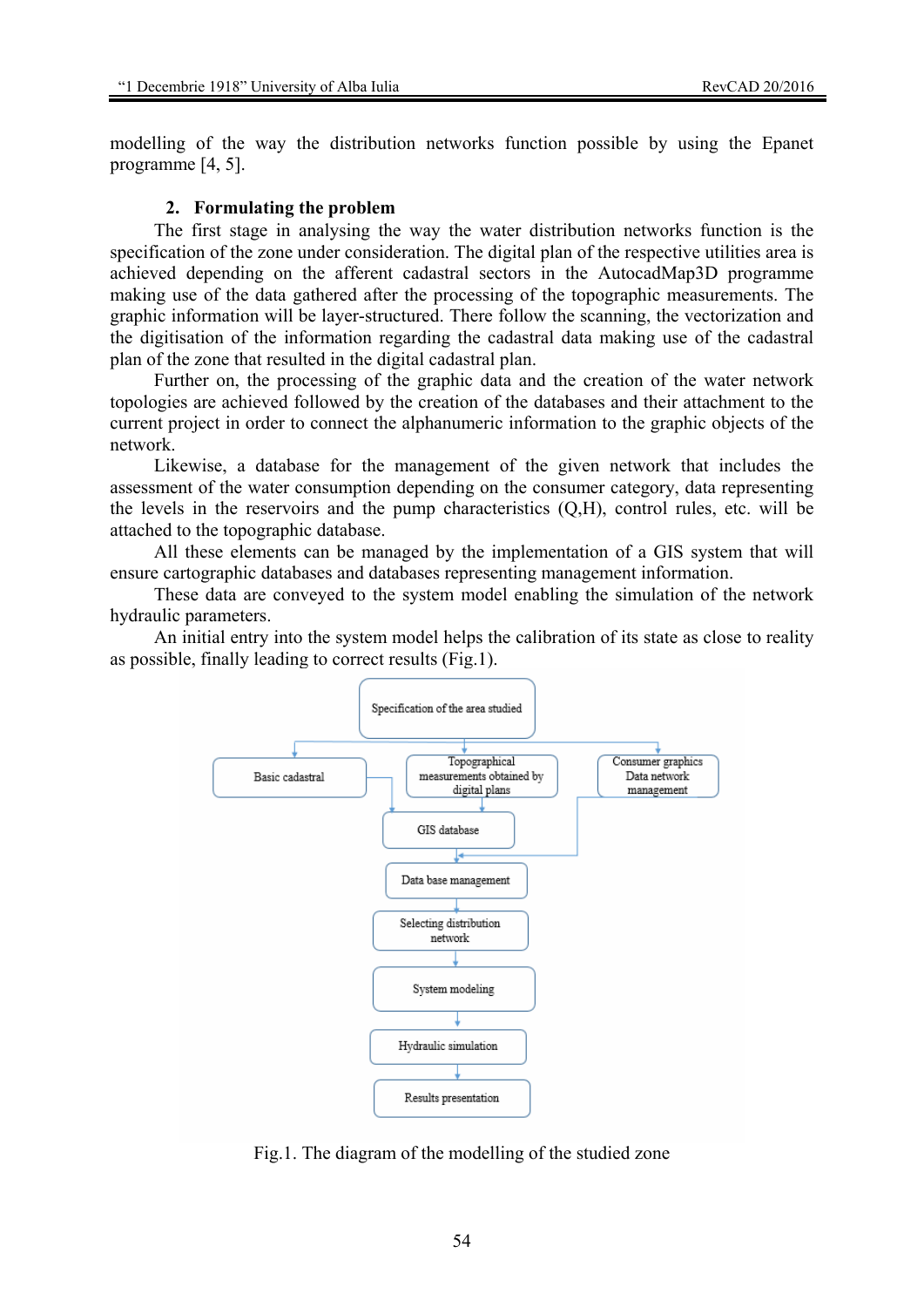In the process of modelling the functioning regimes of the water supply networks two types of equations are necessary to determine the state parameters [2]:

Topological equations in which the topological characteristics given by the network structure intervene.

- Equations of material and flow regime in which the characteristics given by the resistance modules of the pipes and the water flow regime intervene.

 There follows a study case regarding the hydraulic modelling of the water distribution network with the help of Epanet programme developed by the Agency for the Protection of the Environment, USA. [4, 5].

## **3. Study Case**

Epanet program allows the hydraulic analysis of the system in the following conditions:

- the schemes of the networks in the digital cadastral plan can be imported with the indication of the topographic co-ordinates;
- the analysed networks can have unlimited sizes;
- the pressure losses can be calculated using the Hazen Williams, Darcy Weisbach,
- Chezy Manning formulate;
- the reservoirs can have any shape and size;
- the pumps can be modelled with constant or variable speed;
- types of different consumers with time variations can be considered;
- the control of the network can be established in conformity with the specified exploitation rules;



Fig. 2. The studied network.

EPANET program uses various formulas to calculate Darcy coefficient  $(\lambda)$  depending on water flow regime in the pipeline [4]: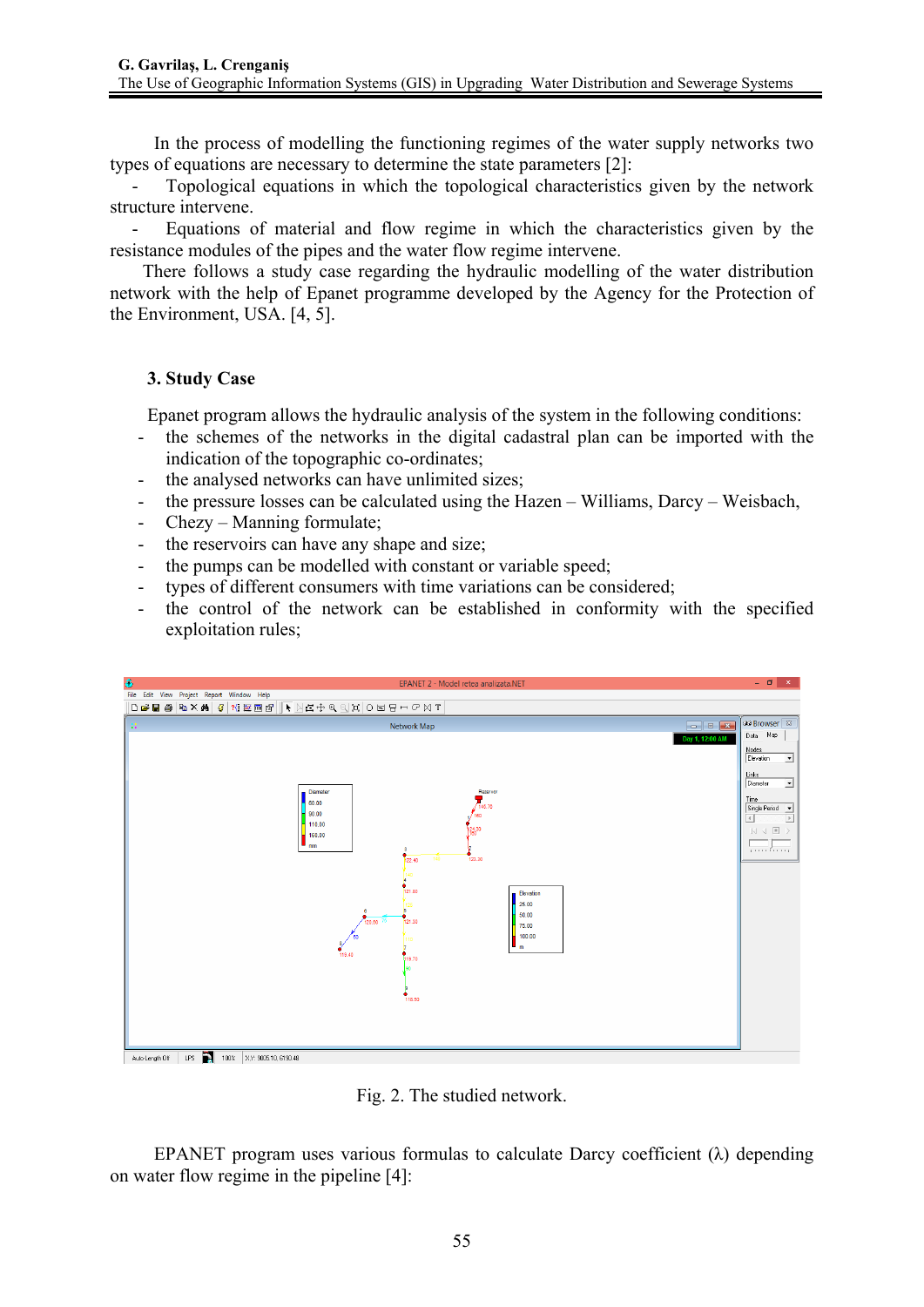- Hagen-Poiseuille -formulated for laminar regime  $(R_e < 2,000)$ , (Bhave, 1991):

$$
\lambda = \frac{64}{\hbar e} \tag{1}
$$

- Formulated of Colebrook White turbulent regime (Re> 4000) (Bhave, 1991):

$$
\lambda = \frac{0.25}{\left[ln\left[\frac{k}{a-D} + \frac{6.74}{Re^{0.5}}\right]\right]^2}
$$
(2)

$$
Re = \frac{v}{v}D \tag{3}
$$

$$
w = \frac{Q}{\frac{\pi B^2}{4}}\tag{4}
$$

- Where Re-nr.reynolds; K-roughness; D-diameter; v - speed; ν -kinematic viscosity; Interpolare cubic Moody's diagram for the transitional regime (2000 <Re <4000) (Dunlop, 1991).

In the given example we considered for the flow, of the headlosses by the Darcy – Weisbach formula [2]:

$$
h = M Q^2 = f L \tag{5}
$$

$$
j = \frac{\lambda}{D} \frac{v^2}{2g} \tag{6}
$$

Where g is acceleration due to gravity; Q is flow, M is linear resistance module.

 The headlosses are proportional to the length. In practical calculation the notion of M linear resistance module is also introduced:

$$
M = 0.0826 \frac{\lambda L}{n^2} \tag{7}
$$

Darcy's coefficient  $(\lambda)$  varies depending on Reynolds number  $(Re)$  and the pipe roughness (k). Pipe roughness was felt k=0.01 mm [11,12].

The characteristic elements of the network are presented in Fig.3:

| Ô                                                                                                                                                                                                            | EPANET 2 - Model retea analizata.NET |                |                           |                            |                 |                                                                                                                                            |               |                               |                                         |              |                 |                                         | $    -$ |
|--------------------------------------------------------------------------------------------------------------------------------------------------------------------------------------------------------------|--------------------------------------|----------------|---------------------------|----------------------------|-----------------|--------------------------------------------------------------------------------------------------------------------------------------------|---------------|-------------------------------|-----------------------------------------|--------------|-----------------|-----------------------------------------|---------|
| File Edit View Project Report Window Help                                                                                                                                                                    |                                      |                |                           |                            |                 |                                                                                                                                            |               |                               |                                         |              |                 |                                         |         |
| LN¤⊕@Q¤ OEB⊣GMI<br>$\bigcap$ $\bigcirc$ $\bigcirc$ $\bigcirc$ $\bigcirc$ $\bigcirc$ $\bigcirc$ $\bigcirc$ $\bigcirc$ $\bigcirc$ $\bigcirc$ $\bigcirc$ $\bigcirc$ $\bigcirc$ $\bigcirc$ $\bigcirc$ $\bigcirc$ |                                      |                |                           |                            |                 |                                                                                                                                            |               |                               |                                         |              |                 |                                         |         |
| 囂                                                                                                                                                                                                            |                                      |                | <b>Network Map</b>        |                            |                 |                                                                                                                                            |               |                               |                                         | $\Box$ math> | 33 Browser &    |                                         |         |
|                                                                                                                                                                                                              | 圓<br>Network Table - Nodes           |                |                           |                            |                 | $\overline{\mathbb{Z}}$<br>$\begin{array}{c c c c c} \hline \multicolumn{3}{c }{\textbf{0}} & \multicolumn{3}{c }{\textbf{0}} \end{array}$ |               |                               |                                         |              | Day 1, 12:00 AM | Data   Map                              |         |
|                                                                                                                                                                                                              | Node ID                              | Elevation<br>m | <b>Base Demand</b><br>LPS | Demand<br>LPS.             | Head<br>m       | Pressure<br>m                                                                                                                              |               |                               |                                         |              |                 | <b>Options</b><br>Hydraulics<br>Quality | 그       |
|                                                                                                                                                                                                              | Junc 1                               | 124.30         | 0.54                      | 0.29                       | 149.56          | 25.26                                                                                                                                      |               |                               |                                         |              |                 | Reactions<br>Times                      |         |
|                                                                                                                                                                                                              | Junc 2                               | 123.30         | 2.07                      | 1.12                       | 149.45          | 26.15                                                                                                                                      |               |                               |                                         |              |                 | Energy                                  |         |
|                                                                                                                                                                                                              | Junc 3                               | 122.40         | 1.98                      | 1.07                       | 148.99          | 26.59                                                                                                                                      |               |                               |                                         |              |                 |                                         |         |
|                                                                                                                                                                                                              | Junc 4                               | 121.80         | 0.81                      | 0.44                       | 148.89          | 27.09                                                                                                                                      |               |                               |                                         |              |                 |                                         |         |
|                                                                                                                                                                                                              | Junc 5                               | 121.30         | 1.95                      | 1.05                       | 148.76          | 27.46                                                                                                                                      |               |                               |                                         |              |                 |                                         |         |
|                                                                                                                                                                                                              | Junc 6                               | 120.60         | 1.68                      | 0.91                       | 148.54          | 27.94                                                                                                                                      |               |                               |                                         |              |                 | $A \times B$                            |         |
|                                                                                                                                                                                                              | Junc 8                               | 119.40         | 0.9                       | 0.49                       | 148.26          | 28.86                                                                                                                                      |               |                               |                                         |              |                 |                                         |         |
|                                                                                                                                                                                                              | Junc 7<br>119.70                     |                |                           | 圖<br>Network Table - Links |                 |                                                                                                                                            |               |                               |                                         |              |                 |                                         |         |
|                                                                                                                                                                                                              | Junc 9                               | 118.50         | Link ID                   |                            | Diameter<br>mm. | Roughness<br>mm.                                                                                                                           | $Flow$<br>LPS | Velocity<br>m/s               | Unit Headloss   Friction Factor<br>m/km |              |                 |                                         |         |
|                                                                                                                                                                                                              | Tank Rezervor                        | 145.76         | Pipe 1                    |                            |                 | 0.01<br>160                                                                                                                                | 9.15          | 0.45                          | 0.93                                    | 0.014        |                 |                                         |         |
|                                                                                                                                                                                                              |                                      |                | Pipe 2                    |                            |                 | 160<br>0.01                                                                                                                                | 8.86          | 0.44                          | 1.21                                    | 0.020        |                 |                                         |         |
|                                                                                                                                                                                                              |                                      |                | Pipe 3                    |                            |                 | 140<br>0.01                                                                                                                                | 7.74          | 0.50                          | 1.81                                    | 0.020        |                 |                                         |         |
|                                                                                                                                                                                                              |                                      |                | Pipe 4                    |                            |                 | 140<br>0.01                                                                                                                                | 6.67          | 0.43                          | 1.39                                    | 0.020        |                 |                                         |         |
|                                                                                                                                                                                                              |                                      |                | Pipe 5                    |                            |                 | 125<br>0.01                                                                                                                                | 6.23          | 0.51                          | 2.12                                    | 0.020        |                 |                                         |         |
|                                                                                                                                                                                                              |                                      |                | Pipe 6                    |                            |                 | 75<br>0.01                                                                                                                                 | 1.39          | 0.32                          | 1.71                                    | 0.025        |                 |                                         |         |
|                                                                                                                                                                                                              |                                      |                | Pipe 7                    |                            |                 | 50<br>0.01                                                                                                                                 | 0.49          | 0.25                          | 1.86                                    | 0.030        |                 |                                         |         |
|                                                                                                                                                                                                              |                                      |                | Pipe 8                    |                            |                 | 110<br>0.01                                                                                                                                | 3.79          | 0.40                          | 1.60                                    | 0.022        |                 |                                         |         |
|                                                                                                                                                                                                              |                                      |                | Pipe 9                    |                            |                 | 90<br>0.01                                                                                                                                 | 3.02          | 0.48                          | 2.82                                    | 0.022        |                 |                                         |         |
|                                                                                                                                                                                                              |                                      |                |                           |                            |                 |                                                                                                                                            |               |                               |                                         |              |                 |                                         |         |
|                                                                                                                                                                                                              |                                      |                |                           |                            |                 |                                                                                                                                            |               |                               |                                         |              |                 |                                         |         |
| Auto-Length Off                                                                                                                                                                                              | LPS 2 100% XY: 10246.60, 6343.54     |                |                           |                            |                 |                                                                                                                                            |               |                               |                                         |              |                 |                                         |         |
|                                                                                                                                                                                                              |                                      |                |                           |                            |                 |                                                                                                                                            |               | <b><i>Command Command</i></b> |                                         |              |                 | <b>AN PAINTY</b>                        |         |

Fig. 3. The characteristic elements of the network

The hydraulic model ran 24 hours, considering a one-hour time step to check the network in normal functioning conditions.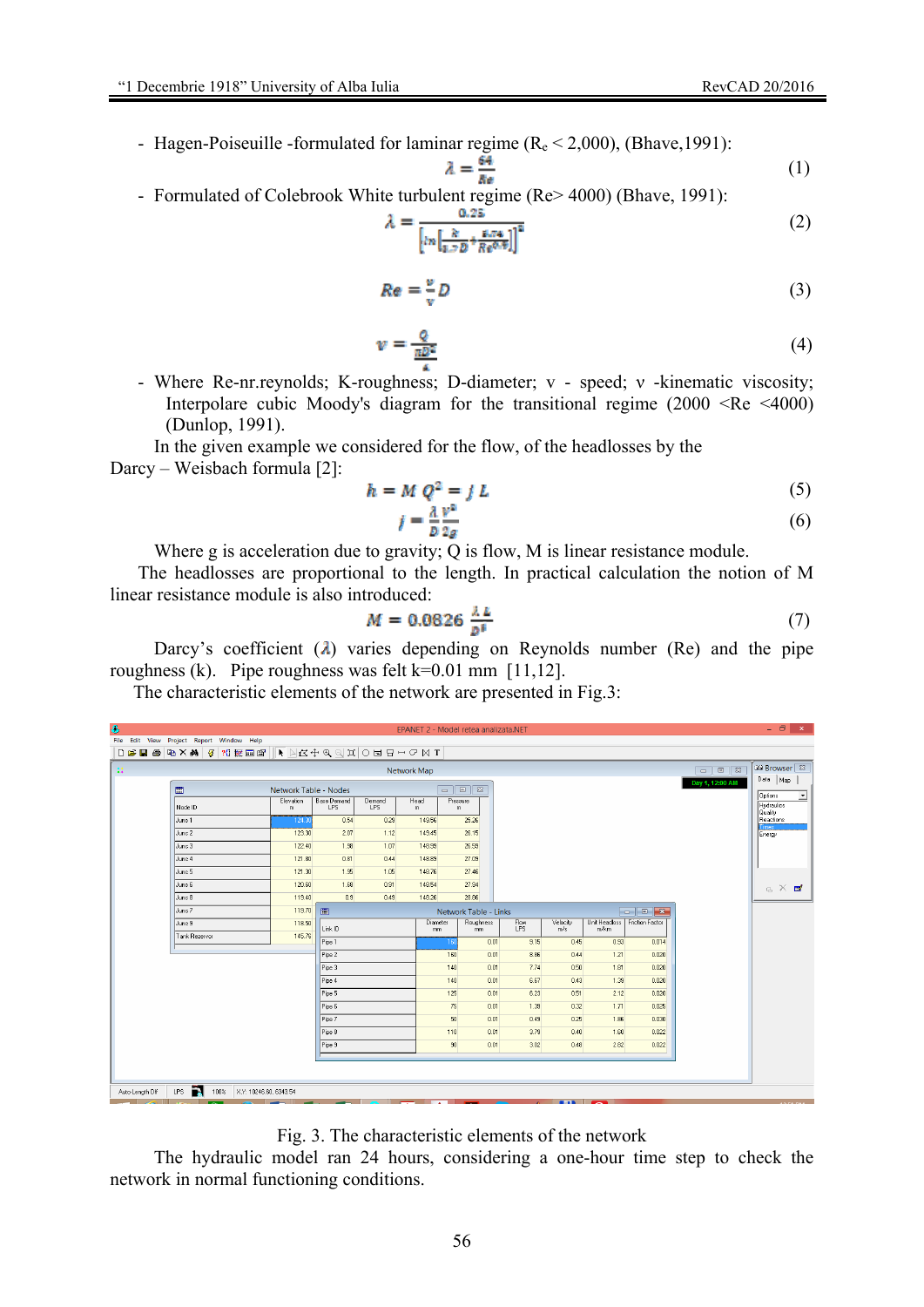The initial data introduced in the programme are: lengths, diameters, material-dependent roughness, land elevations at nodes, flow capacity at nodes (base demand), time variation consumption graphs (patterns), reservoir levels, etc.

After running the programme, the following data are obtained: flow capacity/rate on sections (l/s), speeds (m/s), headlosses (m/km), piezometric elevations (m), available pressures. (m).

There follow some suggestive graphs on the resulting data.